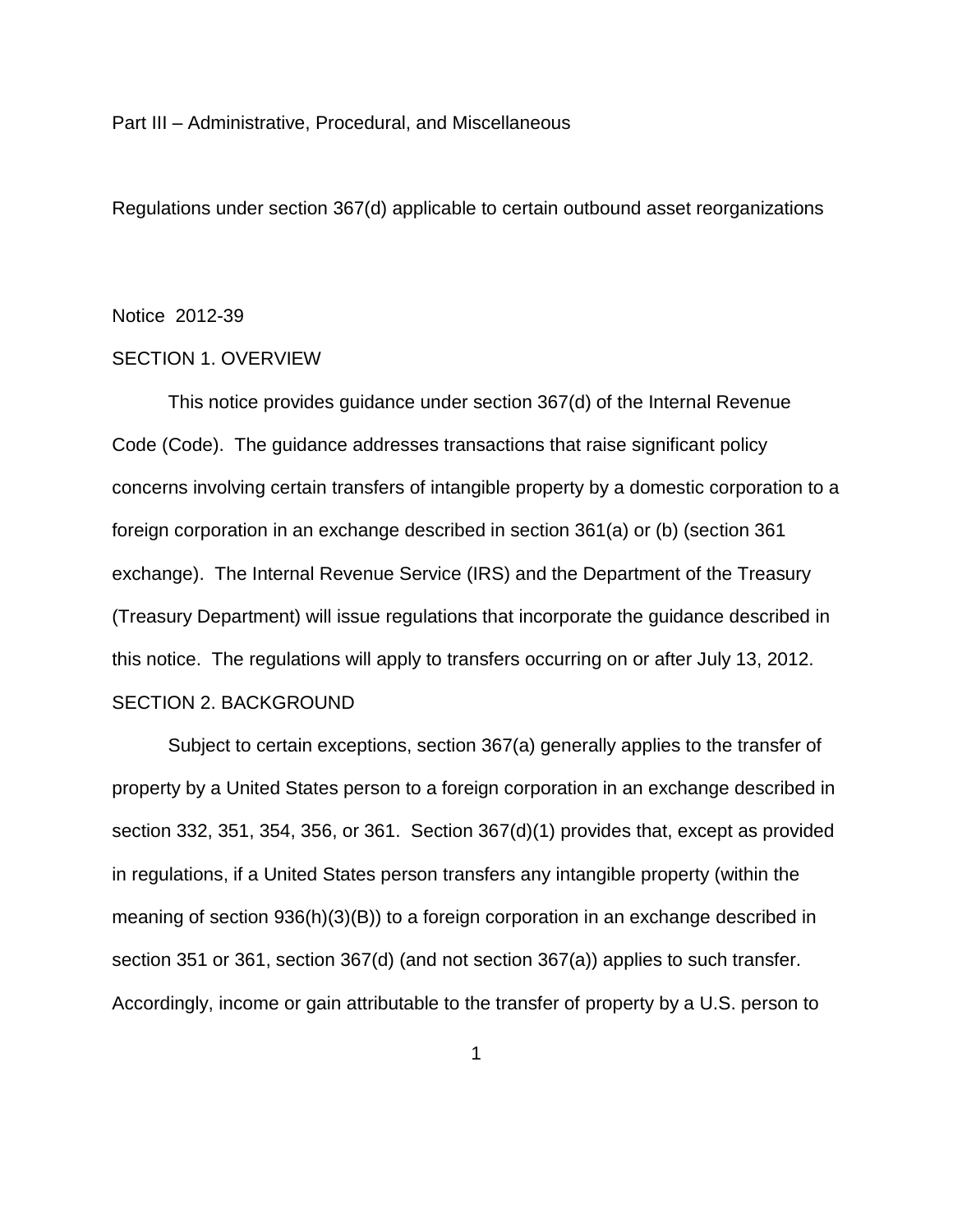a foreign corporation in an exchange described in section 351 or 361 is taken into account either in accordance with section 367(d)(2)(A)(ii)(I) or (II) (as described below), or in accordance with section 367(a).

Section 367(d)(2)(A) provides that the United States person transferring the intangible property is treated as having sold the property in exchange for payments that are contingent upon the productivity, use, or disposition of such property. The transferor is treated as receiving amounts that reasonably reflect the amounts that would have been received: (1) annually in the form of such payments over the useful life of such property (section 367(d)(2)(A)(ii)(I)), or (2) in the case of a disposition of the intangible property following such transfer (whether direct or indirect), at the time of the disposition (section 367(d)(2)(A)(ii)(II)). For this purpose, an indirect disposition of the intangible property following the transfer includes a disposition of the transferor's interest in the transferee corporation. S. Rep. No. 169, 98th Cong., 2d Sess., at 367 (1984). The amounts taken into account under section  $367(d)(2)(A)(ii)$  must be commensurate with the income attributable to the intangible. Section 367(d)(2)(A) (flush language).

Section 367(d)(2)(B) provides that for purposes of chapter 1 of the Code the earnings and profits of a foreign corporation to which the intangible property was transferred are reduced by the amount required to be included in the income of the transferor of the intangible property. Section 367(d)(2)(C) provides that for purposes of chapter 1 of the Code any amount included in gross income pursuant to section 367(d) is treated as ordinary income. For purposes of applying section 904(d), any amount

2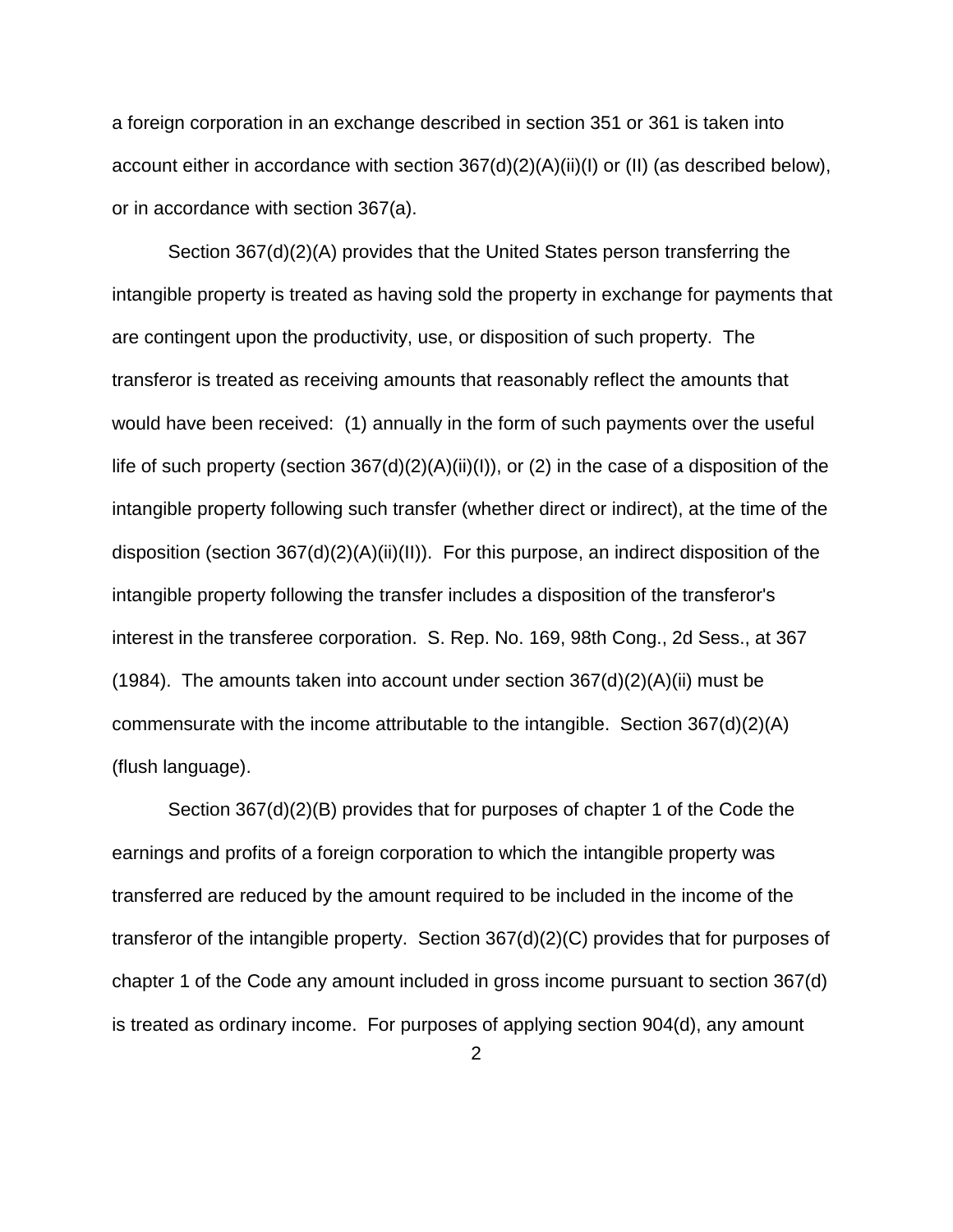included in income under section 367(d) is treated in the same manner as if such amount were a royalty. Section 367(d)(2)(C).

Section 1.367(d)-1T(c)(1) provides that if a U.S. person transfers intangible property that is subject to section 367(d) to a foreign corporation (transferee foreign corporation) in an exchange described in section 351 or 361, then such person is treated as having transferred that property in exchange for annual payments contingent on the productivity or use of the property. The regulation further provides that such person shall, over the useful life of the property, annually include in gross income an amount that represents an appropriate arm's-length charge for the use of the property. §1.367(d)-1T(c)(1). For this purpose, the appropriate charge is determined under section 482 and the regulations thereunder. Id.

Section 1.367(d)-1T(d)(1) provides rules that apply when a U.S. person transfers intangible property that is subject to section 367(d) to a transferee foreign corporation in an exchange described in section 351 or 361 and, within the useful life of the intangible property, that U.S. transferor subsequently disposes of the stock of the transferee foreign corporation to a person that is not a related person (within the meaning of §1.367(d)-1T(h)). The rules generally provide that the U.S. transferor is treated as having simultaneously sold the intangible property to the unrelated person acquiring the stock of the transferee foreign corporation. §1.367(d)-1T(d)(1). The U.S. transferor recognizes gain (but not loss) in an amount equal to the difference between the fair market value of the transferred intangible property on the date of the subsequent disposition and the U.S. transferor's former adjusted basis in that property. Id.

3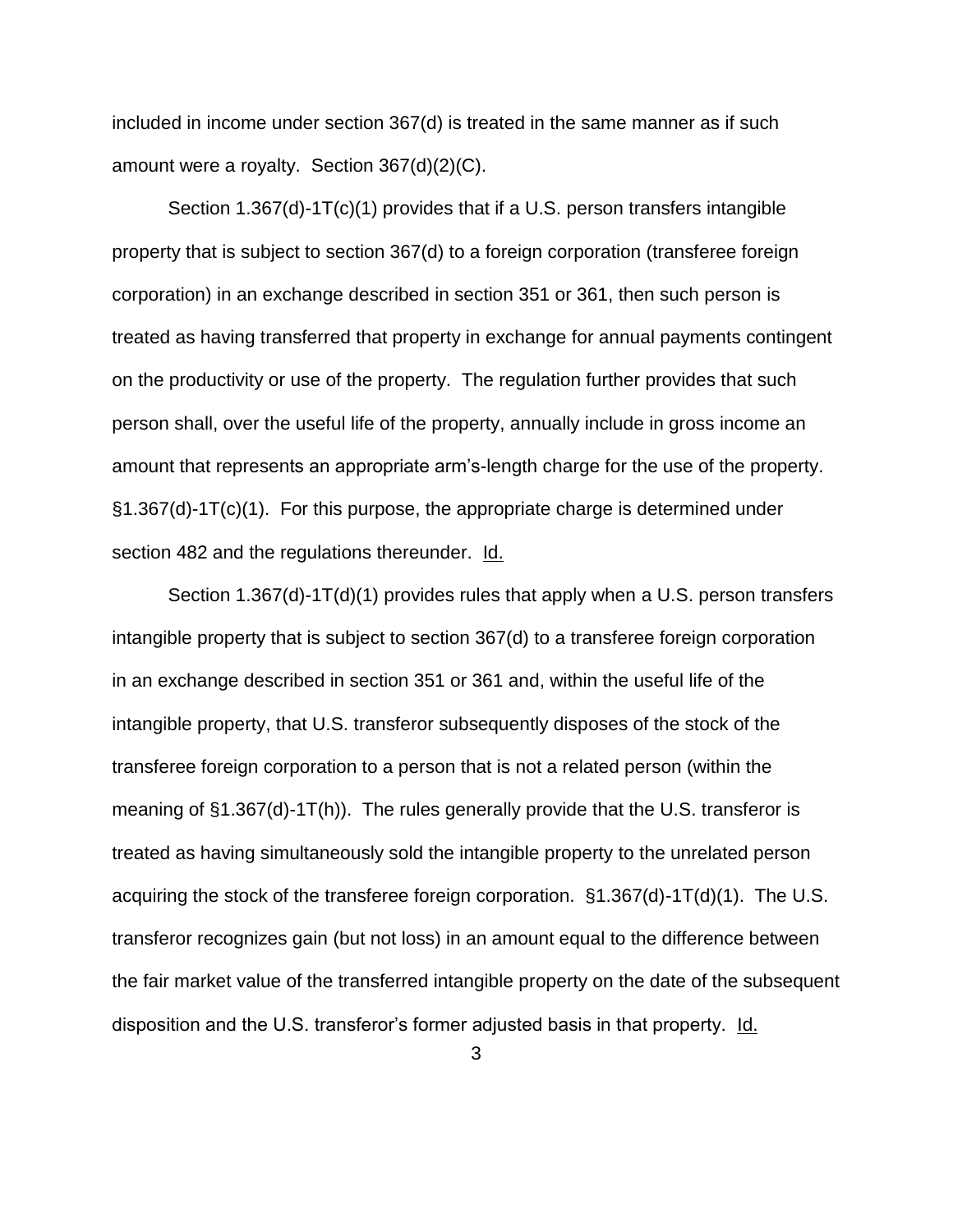Section 1.367(d)-1T(e)(1) provides rules that apply when a U.S. person transfers intangible property that is subject to section 367(d) to a transferee foreign corporation in an exchange described in section 351 or 361 and, within the useful life of the transferred intangible property, the U.S. transferor subsequently transfers the stock of the transferee foreign corporation to U.S. persons that are related to the transferor (within the meaning of §1.367(d)-1T(h)). These rules generally provide, in part, that the related U.S. persons, over the useful life of the property, annually include in gross income a proportionate share of the contingent annual payments that would otherwise be deemed to be received by the U.S. transferor under §1.367(d)-1T(c). §1.367(d)-  $1T(e)(1)$ .

Section 1.367(d)-1T(g)(1)(i) provides that if a U.S. person is required to recognize income under certain provisions of the regulations under section 367(d), including §1.367(d)-1T(c), and the amount deemed to be received is not actually paid by the transferee foreign corporation, then the U.S. person may establish an account receivable from the transferee foreign corporation equal to the amount deemed paid that was not actually paid. Such account receivable may be established and paid without further U.S. income tax consequences to the U.S. transferor or the transferee foreign corporation.  $\S1.367(d) - 1T(g)(1)(i)$ .

### SECTION 3. TRANSACTIONS AT ISSUE

The IRS and the Treasury Department are aware that certain taxpayers are engaging in transactions intended to repatriate earnings from foreign corporations without the appropriate recognition of income. In one such transaction, USP, a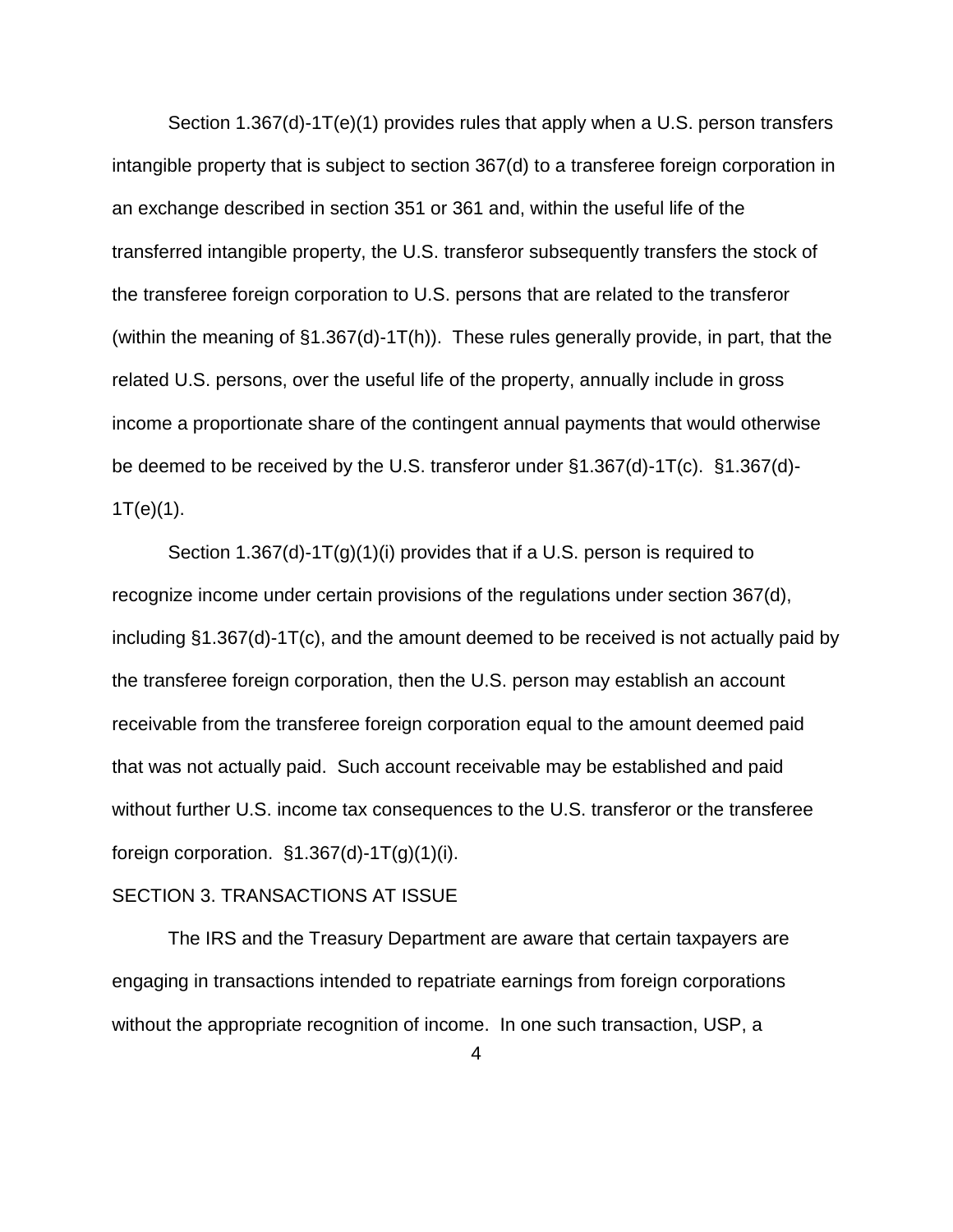domestic corporation, owns 100 percent of the stock of UST, a domestic corporation. USP's basis in its UST stock equals its value of \$100x. UST's sole asset is a patent with a tax basis of zero. UST has no liabilities. USP also owns 100 percent of the stock of TFC, a foreign corporation. UST transfers the patent to TFC in exchange for \$100x of cash and, in connection with the transfer, UST distributes the \$100x of cash to USP and liquidates.

The taxpayer takes the position that neither USP nor UST recognizes gain or dividend income on the receipt of the \$100x of cash. USP then applies the section 367(d) regulations to include amounts in gross income under §1.367(d)-1T(c)(1) in subsequent years. USP also applies the 367(d) regulations to establish a receivable from TFC in the amount of USP's aggregate income inclusion. USP takes the position that TFC's repayment of the receivable does not give rise to income (notwithstanding the prior receipt of \$100x in connection with the reorganization). Accordingly, under these positions, the transactions have resulted in a repatriation in excess of \$100x (\$100x at the time of the reorganization and then through repayment of the receivable in the amount of USP's income inclusions over time) while only recognizing income in the amount of the inclusions over time.

The IRS and the Treasury Department understand that other transactions may be structured to have the same or similar effect, including, for example, transactions that involve TFC's assumption of liabilities of UST. Similar results may also be achieved in cases in which a controlled foreign corporation uses deferred earnings to fund an acquisition of all or part of the stock of a domestic corporation from an unrelated

5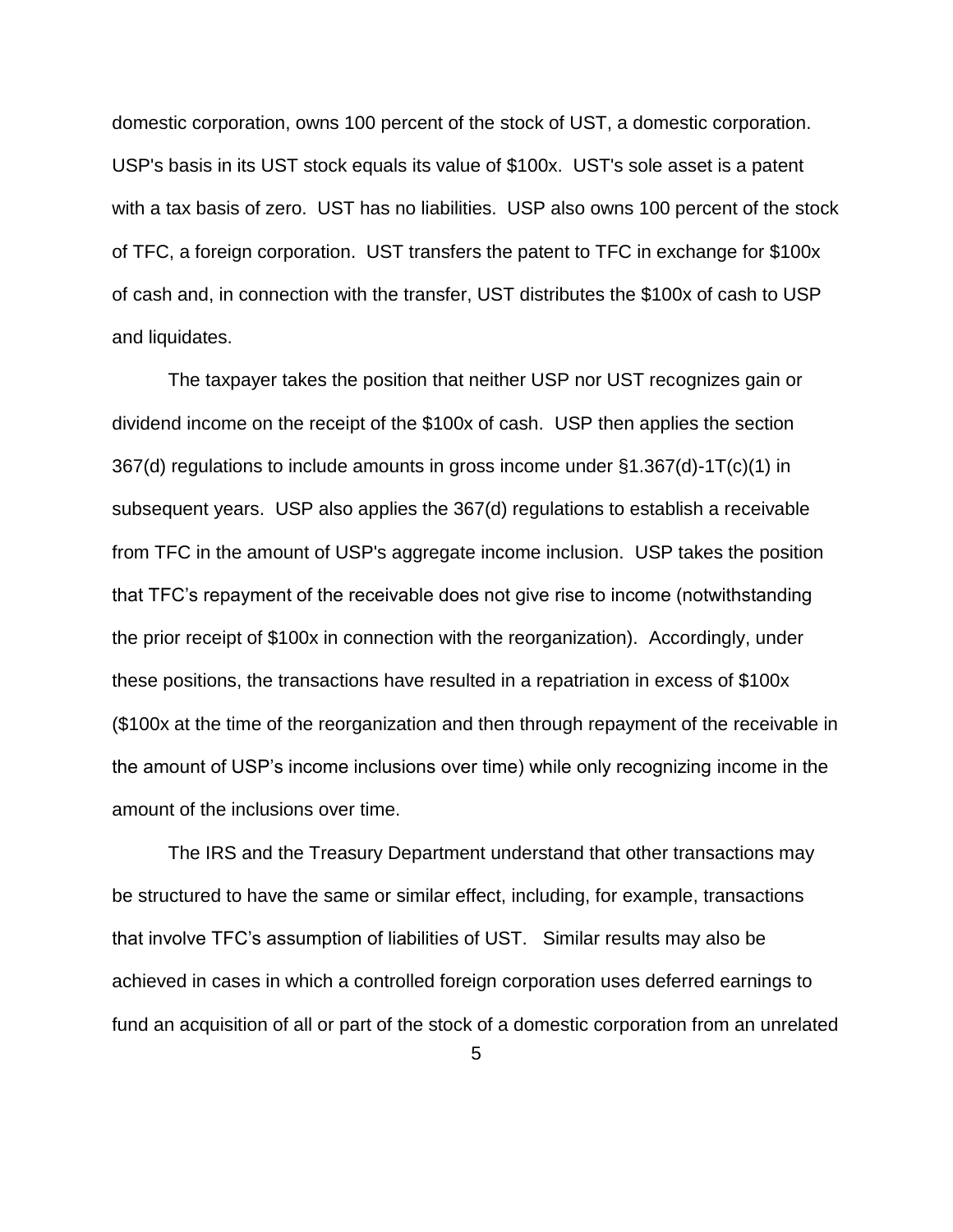party for cash, followed by an outbound asset reorganization of the domestic corporation to avoid an income inclusion under section 956. The IRS and the Treasury Department believe that these transactions raise significant policy concerns, and accordingly, intend to revise the regulations under section 367(d) in the manner described in this notice.

# SECTION 4. REGULATIONS TO BE ISSUED

# *.01 In General*

The IRS and the Treasury Department will issue regulations addressing the transfer by a domestic corporation (U.S. transferor) of section 367(d) property in a section 361 exchange to a transferee foreign corporation (outbound section 367(d) transfer) that incorporate the rules described in this notice. The regulations will ensure that, with respect to all outbound section 367(d) transfers, the total income to be taken into account under section 367(d) is either included in income by the U.S. transferor in the year of the reorganization or, where appropriate, over time by one or more qualified successors. Any income taken into account under this notice must be commensurate with the income attributable to the section 367(d) property transferred in the outbound section 367(d) transfer. Section 367(d)(2)(A) (flush language). Except as provided below, the rules described in this notice, rather than §1.367(d)-1T(c), (d), (e), and (g), will govern outbound section 367(d) transfers. For purposes of this notice, references to "stock received" include stock deemed received in a transaction.

*.02 U.S. Transferor Takes into Account Income under Section 367(d)(2)(A)(ii)(I)*

In an outbound section 367(d) transfer, the U.S. transferor will take into account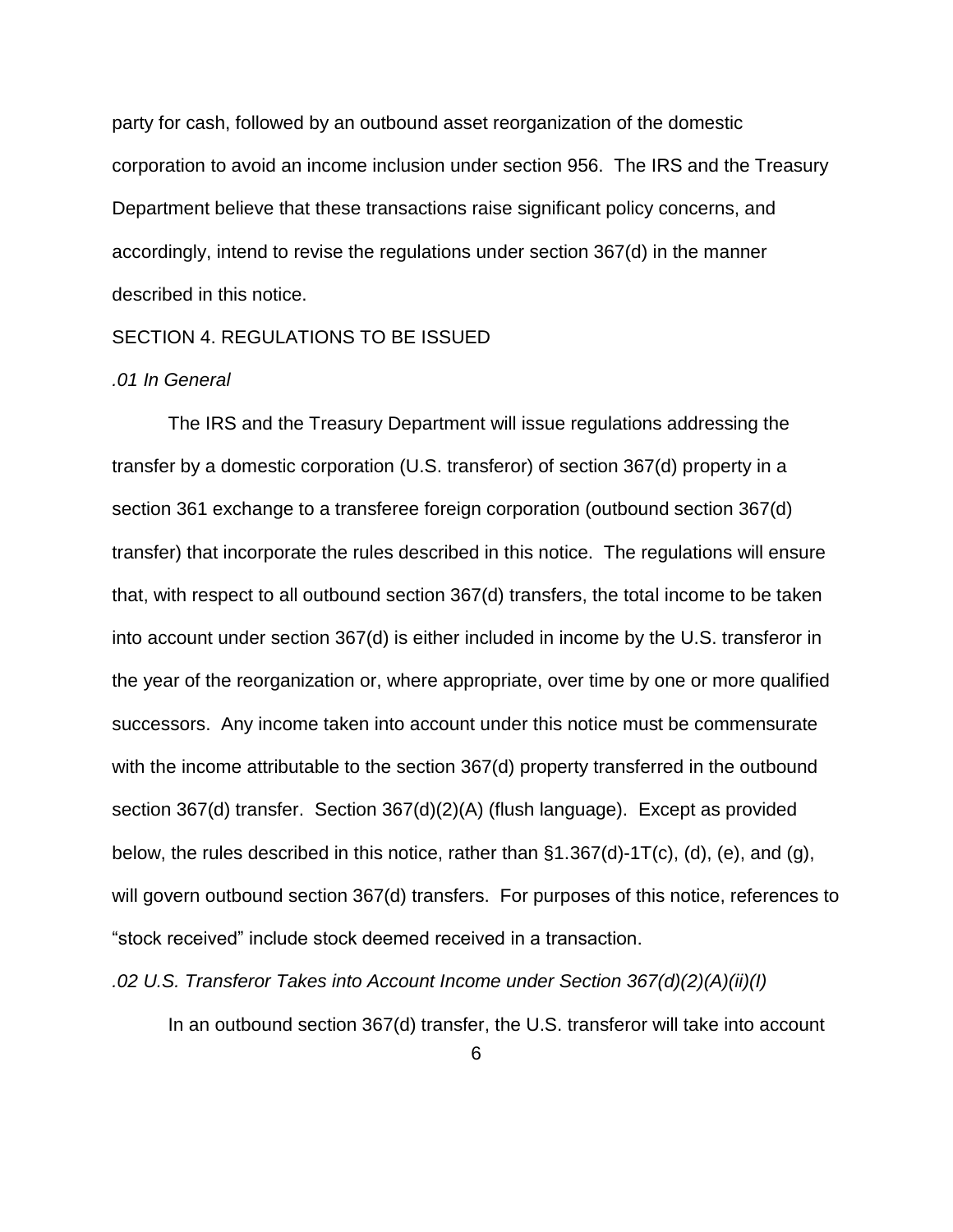income under section  $367(d)(2)(A)(ii)(I)$  with respect to each qualified successor, if any, by treating as a prepayment of such income the product of the section 367(d) percentage multiplied by the sum of: (i) the money and fair market value of other property (within the meaning of section 356) received by the qualified successor in exchange for, or with respect to, stock of the U.S. transferor, reduced by the portion of any U.S. transferor distributions received by the qualified successor; and (ii) the product of the qualified successor's ownership interest percentage multiplied by the amount of non-qualifying liabilities that are either assumed (within the meaning of section 357(d)) by the transferee foreign corporation in the reorganization or satisfied by the U.S. transferor with money or other property (within the meaning of section 361) provided by the transferee foreign corporation. As a prepayment of such income, the amount is included in income by the U.S. transferor in the year of the outbound section 367(d) transfer, regardless of the productivity of the transferred section 367(d) property in the year of the transfer or in subsequent years.

#### *.03 U.S. Transferor Takes into Account Income under Section 367(d)(2)(A)(ii)(II)*

In an outbound section 367(d) transfer, the U.S. transferor will also take into account income under section  $367(d)(2)(A)(ii)(II)$  in an amount equal to the product of: (i) the sum of the ownership interest percentages of all non-qualified successors, if any, multiplied by (ii) the amount of gain realized on all of the section 367(d) property transferred in the section 361 exchange.

## *.04 Treatment of Qualified Successors*

Consistent with the principles of  $\S1.367(d)$ -1T(e)(1)(ii) and (iii), except as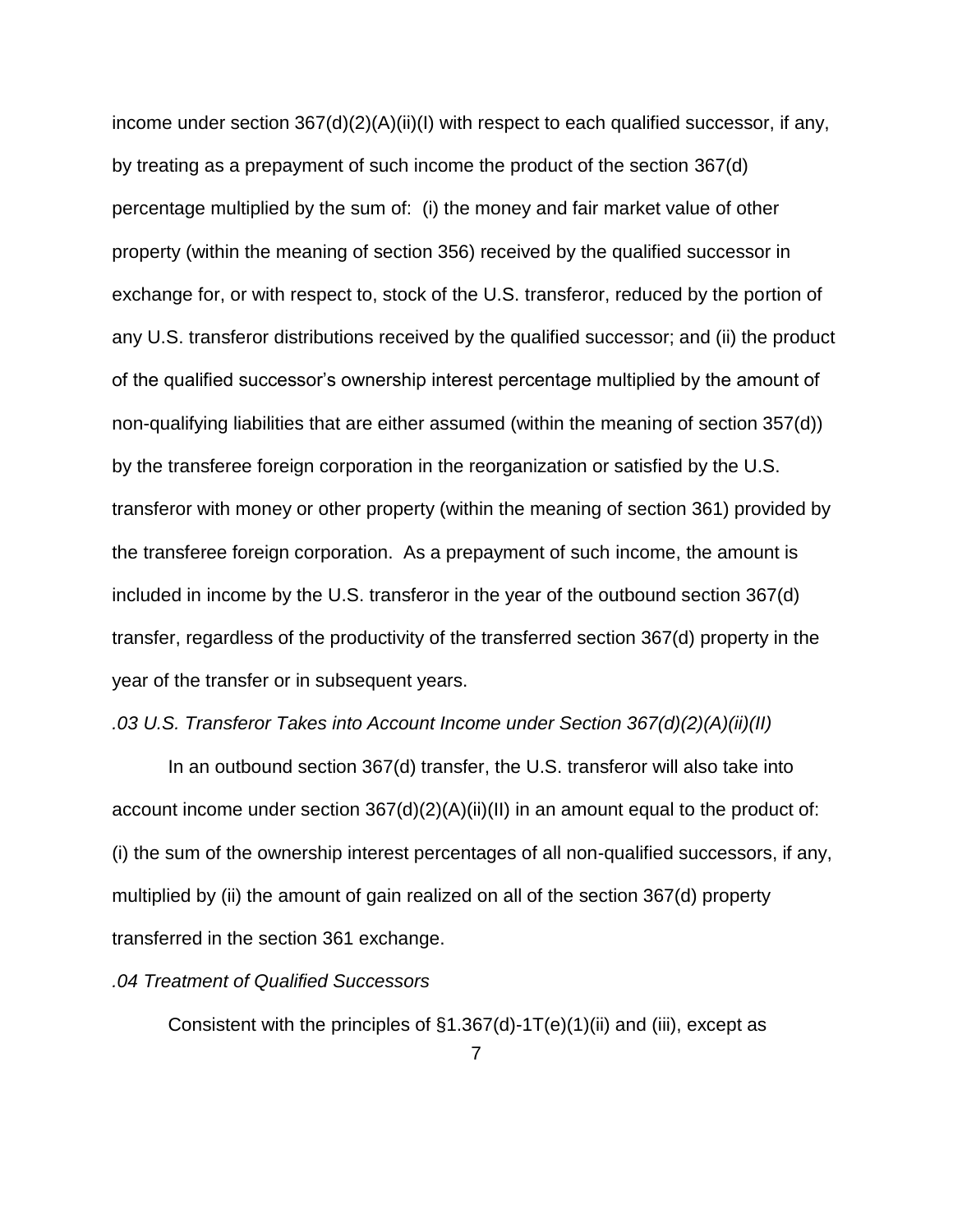provided in this paragraph 4.04, each qualified successor will take into account the income attributable to a proportionate share of the contingent annual payments that the U.S. transferor would have been treated as receiving under section 367(d)(2)(A)(ii)(I) and §1.367(d)-1T(c) had the U.S. transferor remained in existence and retained the qualified stock (or, in the case of certain distributions under section 355, had the U.S. transferor retained the qualified stock) received in the reorganization (assuming for this purpose that the transfer continues to qualify as an exchange described in section 361), and had the U.S. transferor not recognized any income under section 4 of this notice. A qualified successor's proportionate share of such contingent annual payments is the product of the contingent annual payments multiplied by the qualified successor's ownership interest percentage. The income attributable to a qualified successor's proportionate share of the contingent annual payments is excluded from gross income to the extent of the income included by the U.S. transferor under section 4.02 of this notice that is attributable to the qualified successor (credit amount).

A qualified successor may, in accordance with  $\S1.367(d)$ -1T(g)(1), establish an account receivable for any contingent annual payments included in gross income by the qualified successor under this notice.

Qualified successors are subject to the rules of §1.367(d)-1T, as modified by this paragraph 4.04. Thus, for example, if a qualified successor subsequently transfers qualified stock received in the reorganization to a U.S. person that is related (within the meaning of §1.367(d)-1T(h)) to the qualified successor, §1.367(d)-1T(e) will apply to such transfer. In this case, a proportionate amount of any remaining credit amount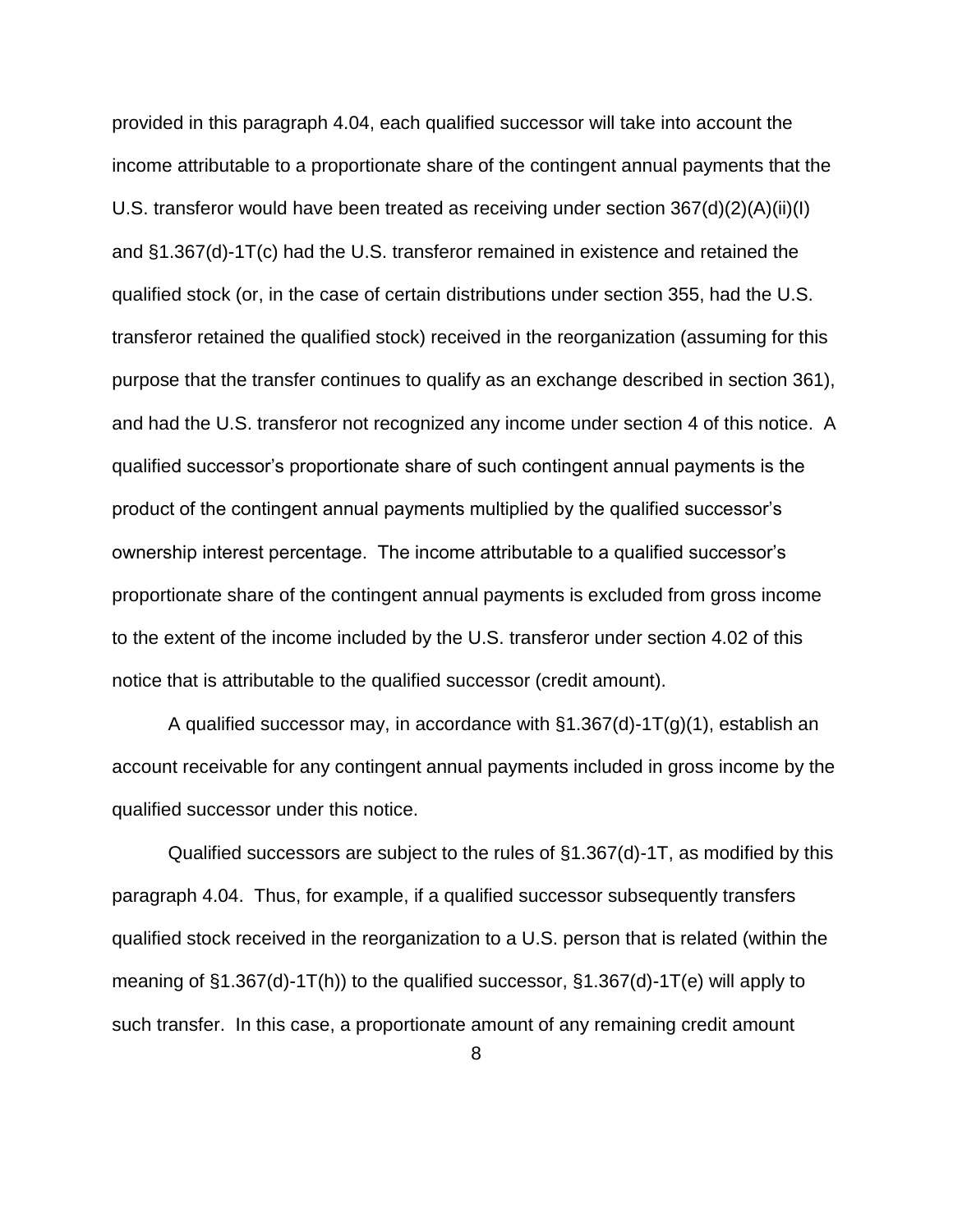attributable to the qualified successor can be taken into account by such related U.S. person in the same manner as it could have been taken into account by the qualified successor. Alternatively, for example, if a qualified successor subsequently transfers qualified stock to a U.S. person that is unrelated to the qualified successor or to a person that is not a U.S. person, §1.367(d)-1T(d) will apply to such transfer. In this case, a proportionate amount of any remaining credit amount attributable to the qualified successor can be taken into account to reduce the amount of gain recognized under §1.367(d)-1T(d).

### .*05 Definitions*

The following definitions apply for purposes of this notice:

(1) Non-qualifying liabilities–(i) In general. Except as provided in paragraph (1)(ii) of this section 5, non-qualifying liabilities include all liabilities of the U.S. transferor other than a liability:

(A) That was incurred in the ordinary course of the U.S. transferor's active trade or business (within the meaning of section 367(a)(3)), if any,

(B) That did not arise in connection with the reorganization, and

(C) That is owed to an unrelated person. For this purpose, an unrelated person is any person that does not have a relationship to the U.S. transferor described in section 267(b) or 707(b) immediately before the reorganization.

(ii) Increase for certain distributions. The amount of non-qualifying liabilities shall be increased (but not in excess of the U.S. transferor's total liabilities) by an amount equal to the sum of the U.S. transferor distributions and any other distributions made by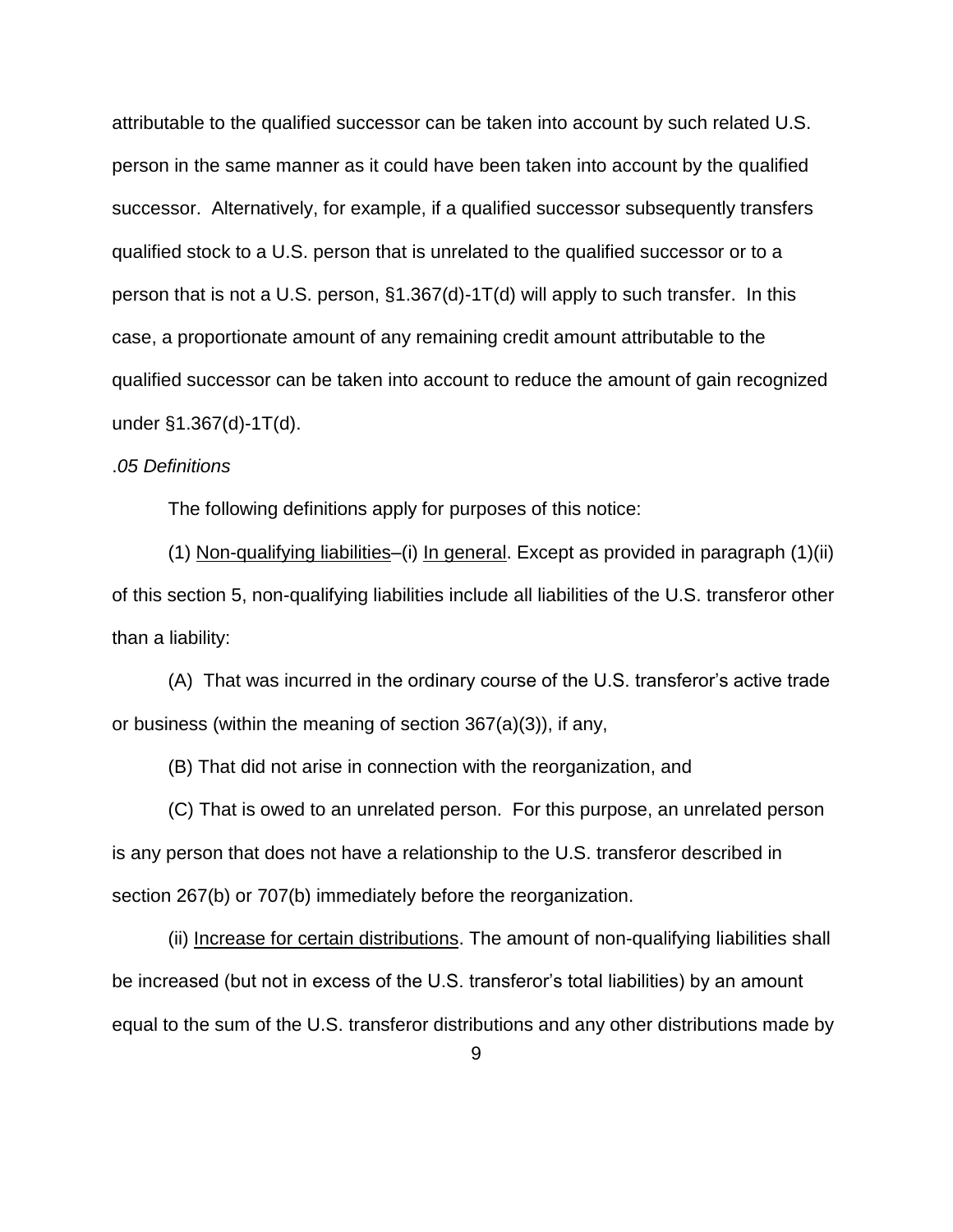the U.S. transferor (or any predecessor) with respect to its stock, including distributions in redemption of its stock, during the two-year period immediately preceding the reorganization.

(2) Ownership interest percentage is the ratio of the value of the stock in the U.S. transferor owned by a shareholder to the value of all of the outstanding stock of the U.S. transferor. Except as provided in this paragraph, the ownership interest percentage of a shareholder is determined immediately before the reorganization. For purposes of determining the ownership interest percentage with respect to each shareholder, however, the numerator of the fraction is first reduced (but not below zero) by U.S. transferor distributions made to such shareholder, and the denominator is reduced by the total amount of U.S transferor distributions.

(3) Property is defined in  $\S1.367(a)$ -1T(d)(4). Section 367(d) property is any property described in section 936(h)(3)(B). Section 367(a) property is any property other than section 367(d) property.

(4) Qualified stock means stock in the transferee foreign corporation, including stock received in the transferee foreign corporation under section 354, 355, or 356 in exchange for, or with respect to, stock of the U.S. transferor.

(5) Qualified successor means a shareholder of the U.S. transferor that is a domestic corporation, other than a regulated investment company (as defined in section 851(a)), a real estate investment trust (as defined in section 856(a)), or an S corporation (as defined in section 1361(a)), provided such shareholder receives qualified stock in the reorganization or immediately after the reorganization owns qualified stock other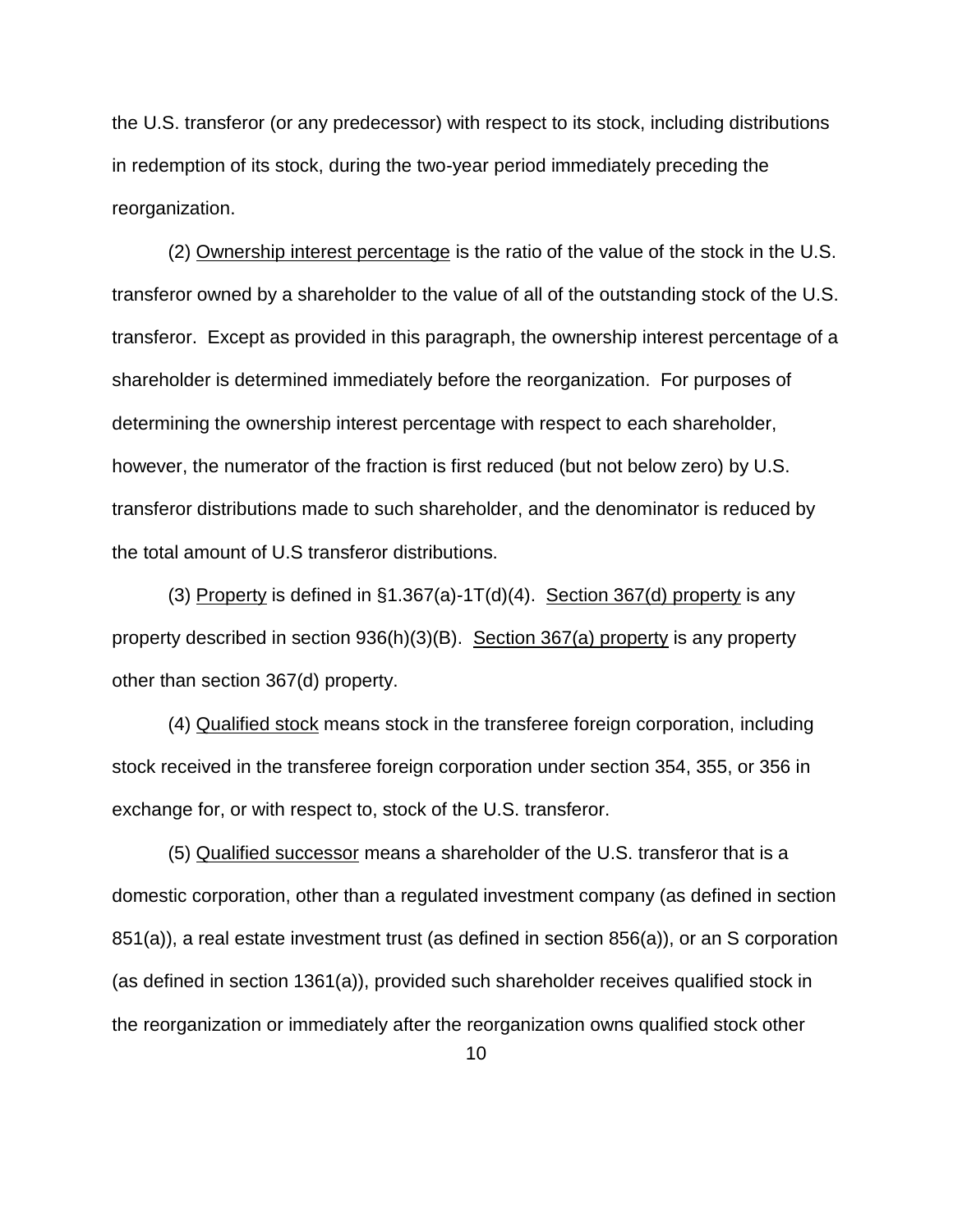than qualified stock received in the reorganization. A non-qualified successor means a shareholder of the U.S. transferor other than a qualified successor.

(6) Section 367(d) percentage is the ratio of the aggregate value of the section 367(d) property transferred by the U.S. transferor to the transferee foreign corporation in the section 361 exchange to the aggregate value of all property (in other words, all section 367(a) property and section 367(d) property) transferred by the U.S. transferor to the transferee foreign corporation in the section 361 exchange.

(7) U.S. transferor distributions are any distributions by the U.S. transferor of money or other property (within the meaning of section 356) to shareholders pursuant to the plan of reorganization, but only to the extent such money or other property is not provided by the transferee foreign corporation in exchange for property of the U.S. transferor acquired in the section 361 exchange.

#### *.06 Other Rules*

Income taken into account under section 4.02 or 4.03 of this notice is treated as ordinary income and is treated, for purposes of applying section 904(d), in the same manner as if such amount were a royalty.

For purposes of this notice, stock of the U.S. transferor held by a partnership (domestic or foreign) is treated as held proportionately by its partners. Thus, for example, if a partnership is a shareholder of the U.S. transferor and receives qualified stock in the reorganization, the partners in the partnership are treated as receiving the qualified stock for purposes of this notice, including for purposes of identifying a qualified successor.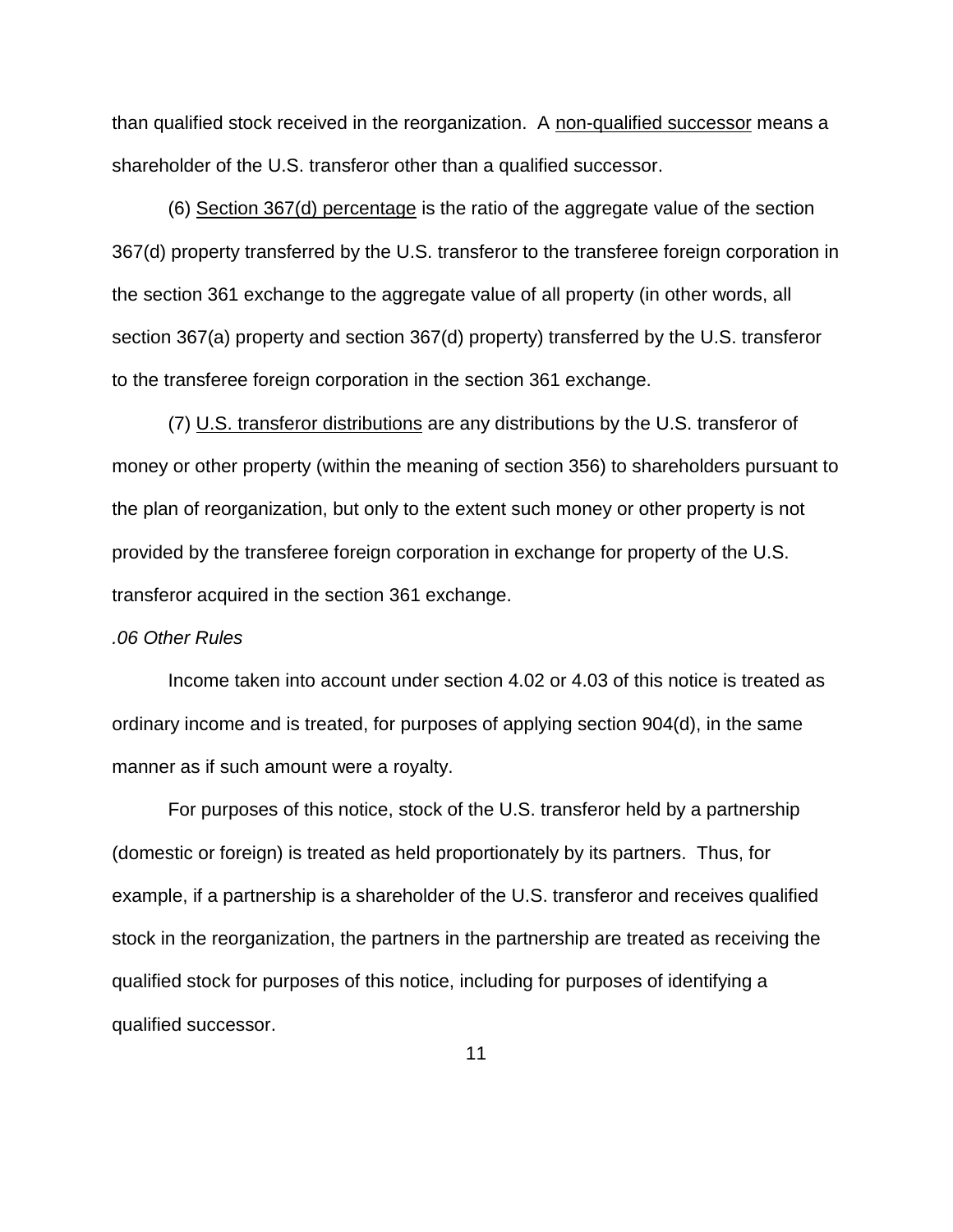#### *.07 Example*

The following example illustrates the rules and guidance provided in this notice.

Example. (i) Facts. USP, a domestic corporation (that is not a regulated investment company, a real estate investment trust, or an S corporation), owns 100% of the outstanding stock of UST, a domestic corporation, and 100% of the outstanding stock of TFC, a foreign corporation. UST owns a patent with a tax basis of \$0x and a value of \$60x. UST also owns Asset A, which is section 367(a) property, with a value of \$40x. UST has no liabilities. In a reorganization described in section 368(a)(1)(D), UST transfers the patent and Asset A to TFC in exchange for \$70x of TFC stock and \$30x of cash. In connection with the transfer, UST distributes the \$70x of TFC stock and \$30x of cash to USP and liquidates. UST's transfer of the patent and Asset A to TFC qualifies as a section 361 exchange. USP is treated as exchanging its UST stock for \$70x of TFC stock and \$30x of cash pursuant to section 356.

(ii) Analysis. UST's transfer of the patent to TFC in the section 361 exchange is an outbound section 367(d) transfer subject to section 367(d) and the regulations thereunder, as modified by this notice. Under section 4.02 of this notice, the income that UST will take into account as a prepayment is \$18x, the product of the section 367(d) percentage (60%) multiplied by the amount of cash (\$30x) received by USP, a qualified successor. UST must include this amount in income regardless of whether income is being generated by the patent at the time of the outbound section 367(d) transfer. USP is a qualified successor because USP (a domestic corporation) is a shareholder of UST that receives qualified stock (newly issued stock of TFC) under section 356 in exchange for stock of UST. USP is also a qualified successor because USP (a domestic corporation) is a shareholder of UST that owns qualified stock (existing stock in TFC) other than the qualified stock received in the reorganization. Under section 4.05 of this notice, the section 367(d) percentage of 60% is computed as the \$60x aggregate value of the section 367(d) property transferred in the section 361 exchange, divided by \$100x aggregate value of all property transferred in the section 361 exchange. USP, as a qualified successor to UST, will take into account the income attributable to the contingent annual payments that UST would have received under §1.367(d)-1T(c) over the remaining useful life of the intangible property, determined as if UST had remained in existence and not taken into account the \$18x of income. Under §1.367(d)-1T(c)(1), such contingent annual payments must be determined in accordance with section 482 and the regulations thereunder, and therefore must be consistent with the arm's-length standard. The first \$18x of contingent annual payments (if otherwise taken into account by USP under section 4.04 of this notice) are excluded from USP's gross income under section 4.04 of this notice, and any additional contingent annual payments are included in USP's gross income. In accordance with §1.367(d)-1T(g)(1), USP may establish an account receivable with respect to any contingent annual payments included in gross income by USP under this notice. For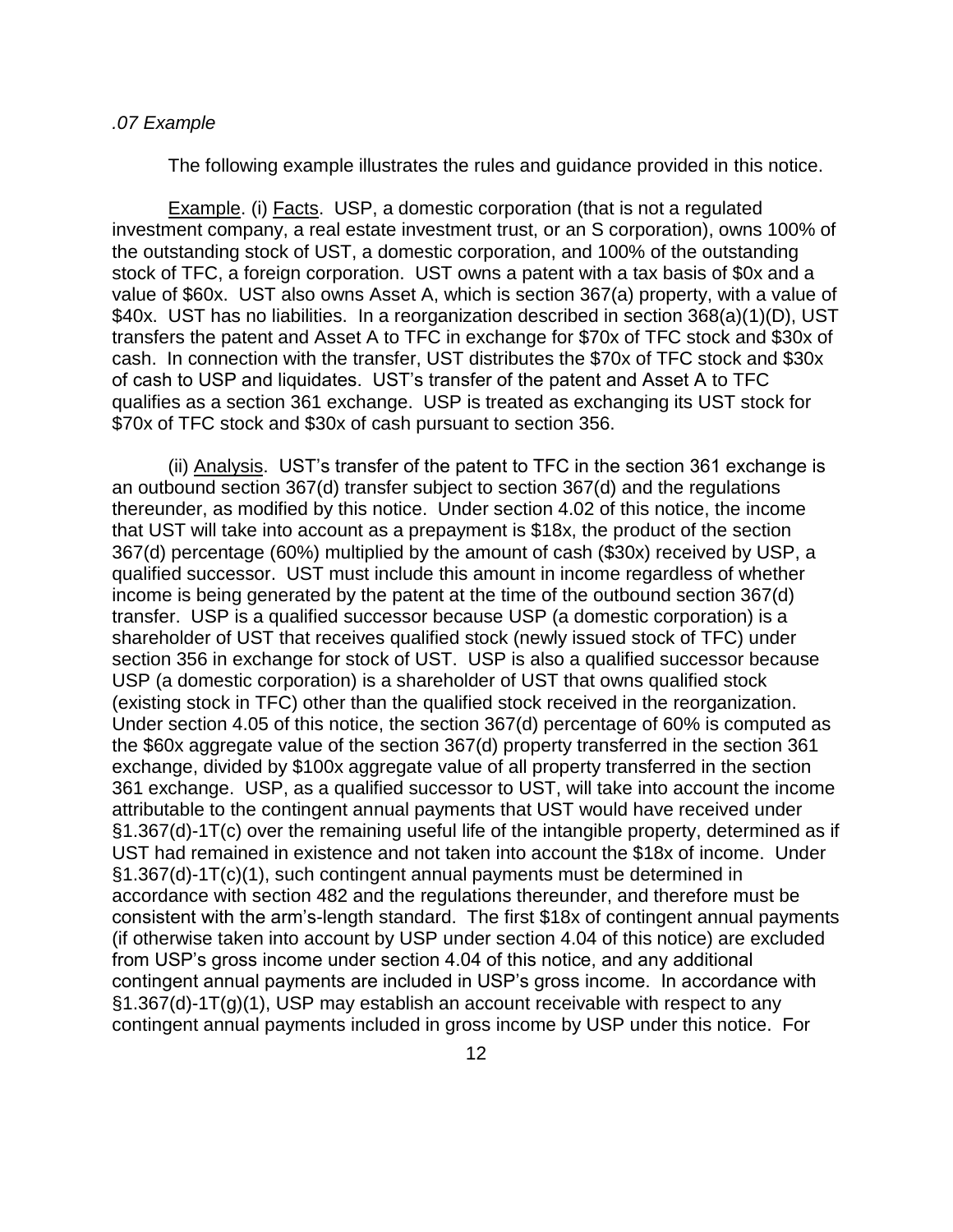rules applicable to the transfer of Asset A, see section 367(a) and any regulations thereunder.

# SECTION 5. EFFECTIVE DATE

The regulations described in this notice will apply to outbound section 367(d) transfers occurring on or after July 13, 2012. No inference is intended as to the treatment of transactions described in this notice under current law, and the IRS may challenge such transactions under applicable Code provisions or judicial doctrines. SECTION 6. COMMENTS

The IRS and the Treasury Department request comments on the regulations to be issued under this notice. Specifically, comments are requested regarding whether certain domestic corporations that are related to the U.S. transferor but not subject to section 4.04 of this notice (relating to qualifying successors) should nevertheless be subject to section 4.04. For example, the IRS and the Treasury Department are considering whether the rules described in section 4.04 of this notice should apply to transactions in which a domestic corporation is not a qualified successor because it indirectly owns the U.S. transferor through a controlled foreign corporation. In addition, comments are requested as to the proper recovery of basis in the section 367(d) property transferred.

# SECTION 7. DRAFTING INFORMATION

The principal author of this notice is Robert B. Williams, Jr. of the Office of Associate Chief Counsel (International). However, other personnel from the IRS and the Treasury Department participated in its development. For further information